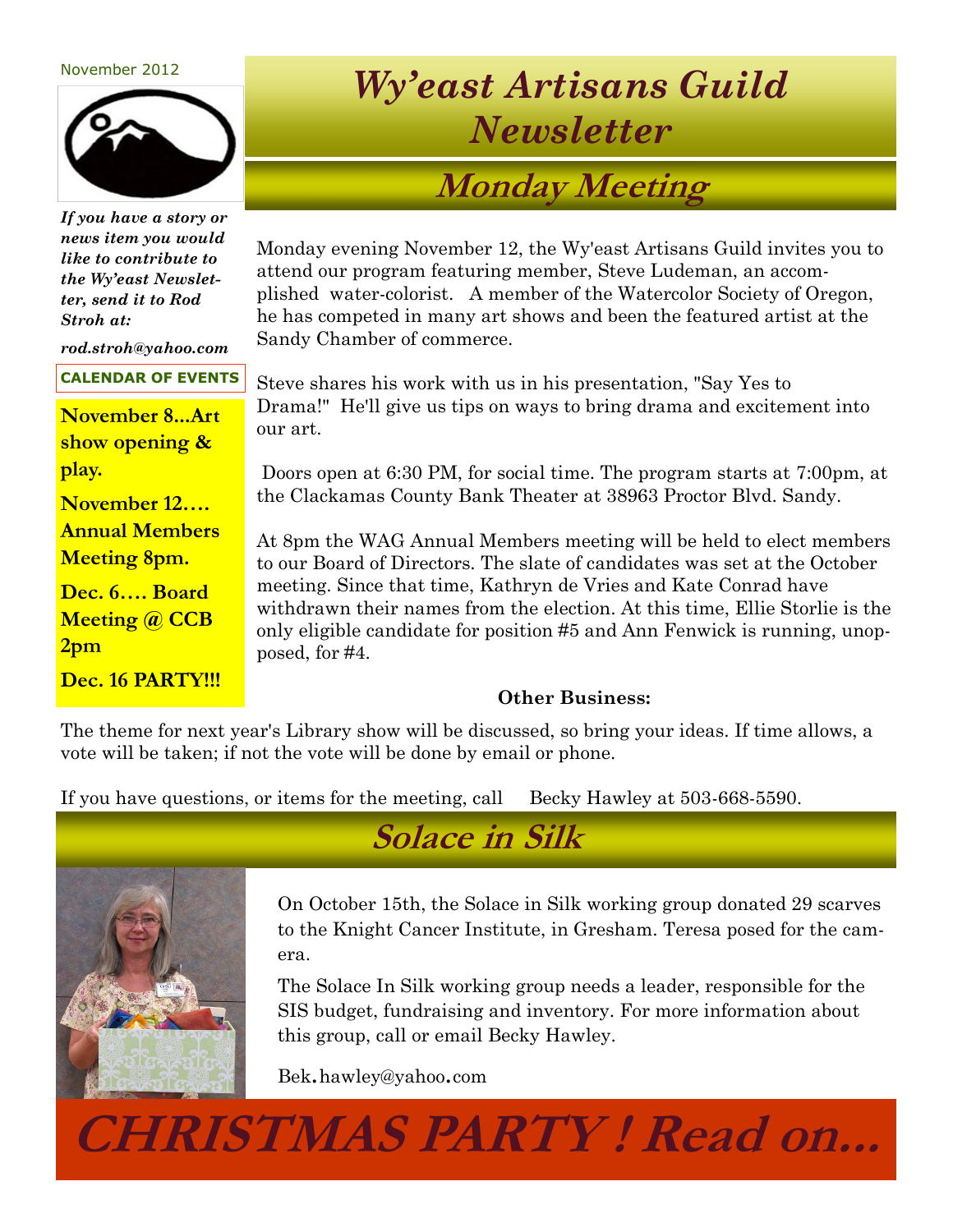# **Join In The Fun & Entertainment !**

### *Not What It Seems! Nov. 8, doors open at 6:45, the artists have a short presentation at 7pm. Sandy Actors Theatre, lobby gallery.*

**The** artwork in this show, has a twist; something hidden, contradictory; something to make the viewer look deeper and think. We have a full and interesting show. Then, if you wish, you may see a full-length dress performance of…

*The Play, Leading Ladies...*This is a comedy, to be sure!

There's no charge for the evening; any donations go to our Guild, for its community programs. The theater is now wheelchair accessible and has hearing devises.

# Invite everyone!!!

## **Enjoy a full evening of entertainment.**

**Upcoming Art Show Themes**

#### **Themes have been chosen for the art shows at the Sandy Actors Theatre!**

*The Last Romance..."Second Chances"* Recycled art made from; recycled material, a painting over an old painting, artwork with a pentimento (Look it up), or whatever you can come up with! **Tag info by, January 28.**

*The Mousetrap..."Mystery"* This is an open show, what will you enter? Who done it? You! **3/25**

The Sunshine Boys..."That's Entertainment" Take the theme and run with it! **5/20**

Direct inquiries & entries to: Becky Hawley bek.hawley@yahoo.com (503) 668-5590

The deadline for artwork entries, for any of these shows, is **7 days** before the preview. Don't wait until the last minute to send in your tag info, Putting on these shows takes time and planning; it's very helpful to know who's planning to participating, as far in advance as possible… Please. **For your calendar, preview/opening dates are:** 

 **On Thursdays- Nov 8, Feb 7, Apr 4 & May 30. The opening is fun and free!**

The Guild does not take a commission, but asks you consider a donation to fund its community programs. 20% is traditional, but it's up to you.

(Entries are not covered by insurance and are shown at your own risk.)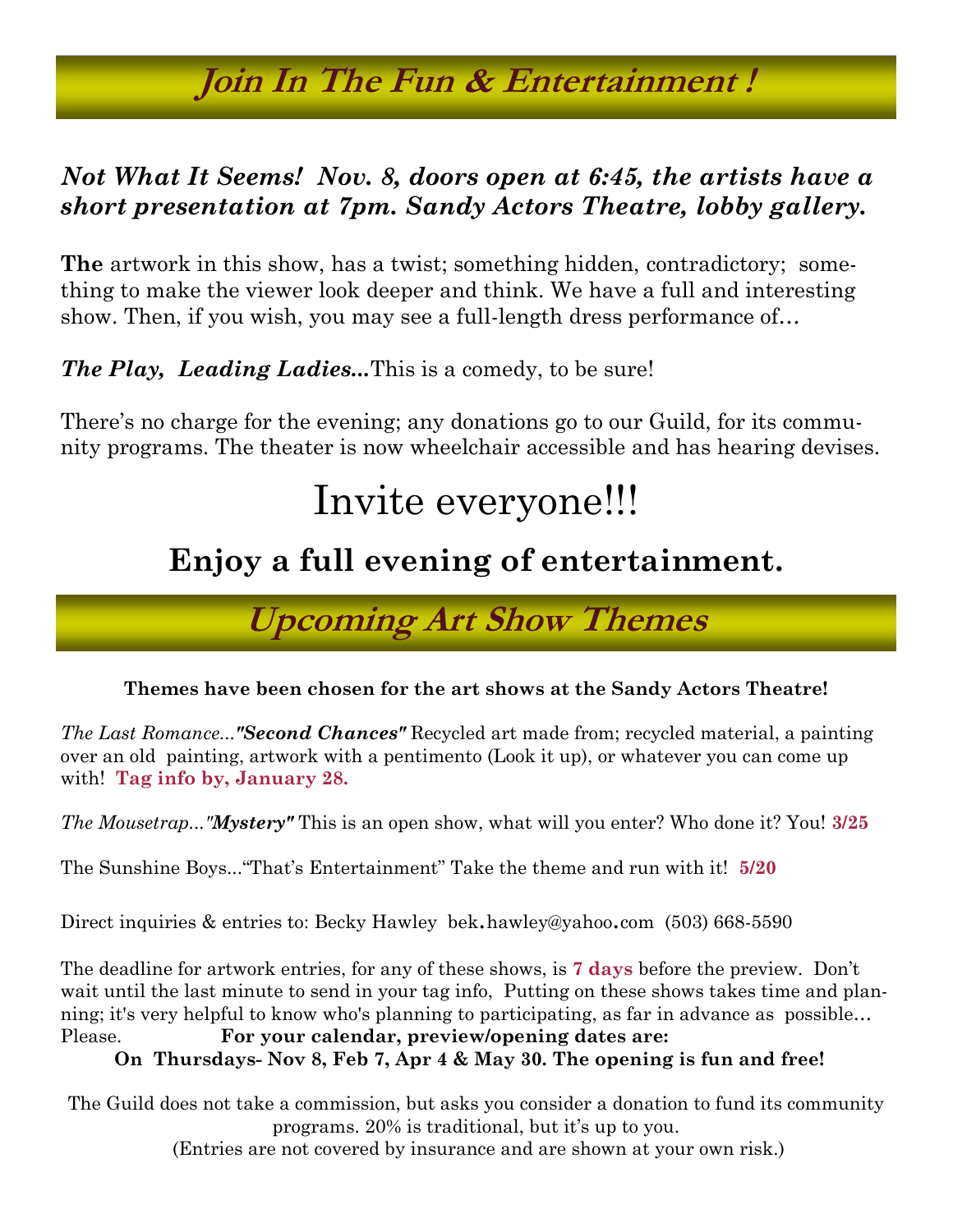### **THE INVITATION** … **IT'S A PARTY !**

## **DECEMBER 16TH, NOON TO 4PM AT THE SANDY COMMUNITY CENTER—DINING ROOM.**

## **IT'S A POTLUCK, SO BRING SOMETHING YUMMY TO SHARE! AND, WE WILL HAVE A HANDMADE GIFT EXCHANGE.**

## **FOR MORE INFO. JOAN RAGAN 503-668-6622** *THANK YOU JOAN, FOR HELPING US GET IT TOGETHER!*

### *LET THE FUN BEGIN….*

# **Donations Received & Other News**

Shirley Nelson's daughter, Krystal has donated craft items to the Kids Outreach program. They will be put to good use and are appreciated.

THANK YOU!….

Lori Ryland and Nancy Ritz think the Guild is a wonderful community resource and said they really enjoyed our last meeting; where Lori was the speaker and they guided us though an excellent artistic, color exercise.

Lori wishes she could join us; however life's necessities, her artwork and a Monday art class, won't allow it at this time. She has made a donation to the Guild of \$30, in lieu of joining.

#### **Another thing Lori would like everyone to know…**

The Artist's Salon, held at her gallery on the last Sunday of the month, is open to all artists of any media who would like to share with fellow artists. Generally, the topic and guests can be found in the local papers, or by contacting Lori at: lori@loriryland.com

The Salon begins at 1pm and usually goes until 4pm, with two segments broken by a potluck dessert-buffet. She has planned a diverse experience, with writers reading from their work, to painters, videographers and much more.

**It's a very pleasant way to spend a Sunday afternoon in Sandy. Thank you Lori!**